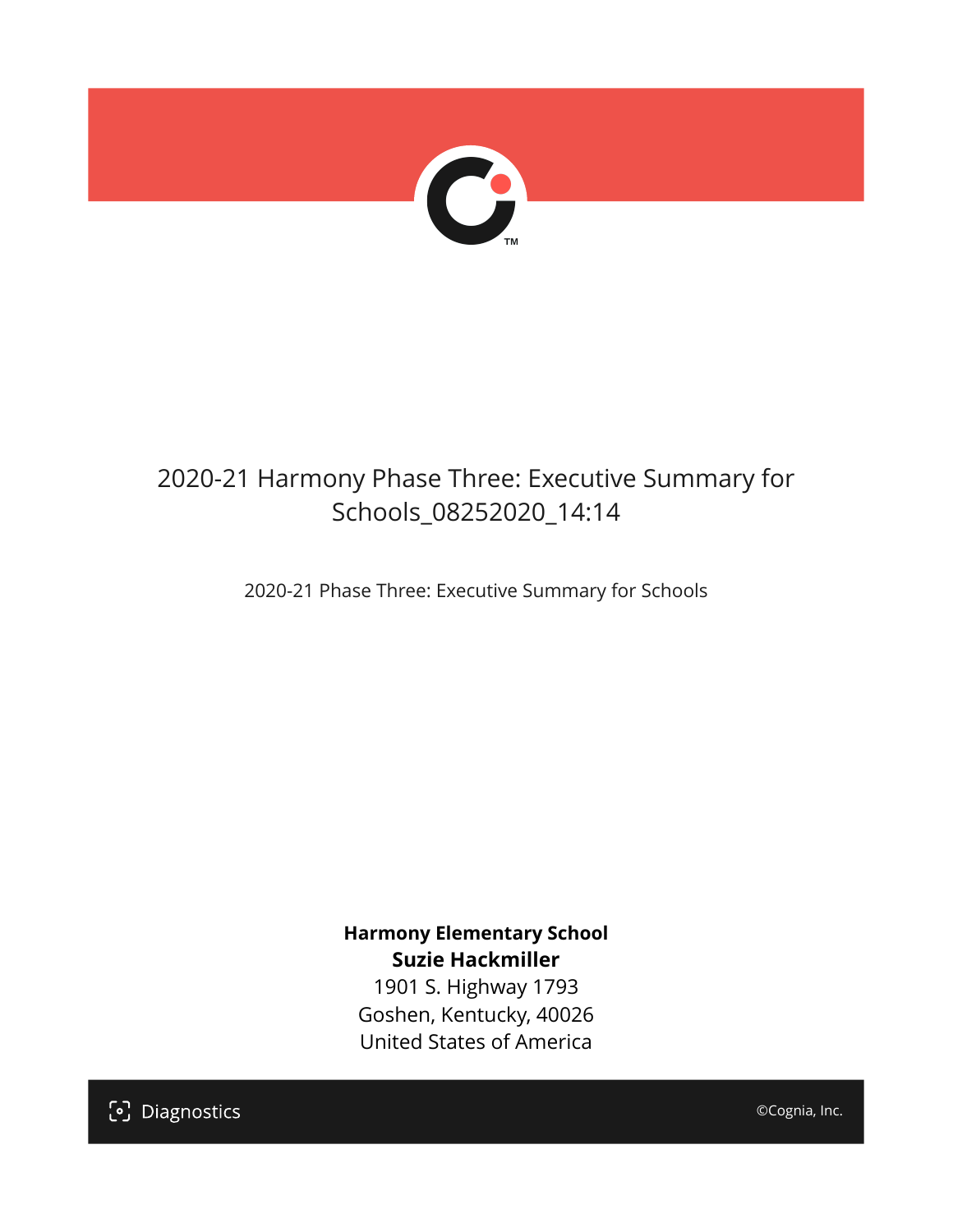2020-21 Phase Three: Executive Summary for Schools - 2020-21 Harmony Phase Three: Executive Summary for

Schools\_08252020\_14:14 - Generated on 01/12/2021

Harmony Elementary School

## **Table of Contents**

[2020-21 Phase Three: Executive Summary for Schools](#page-2-0)[3](#page-2-0)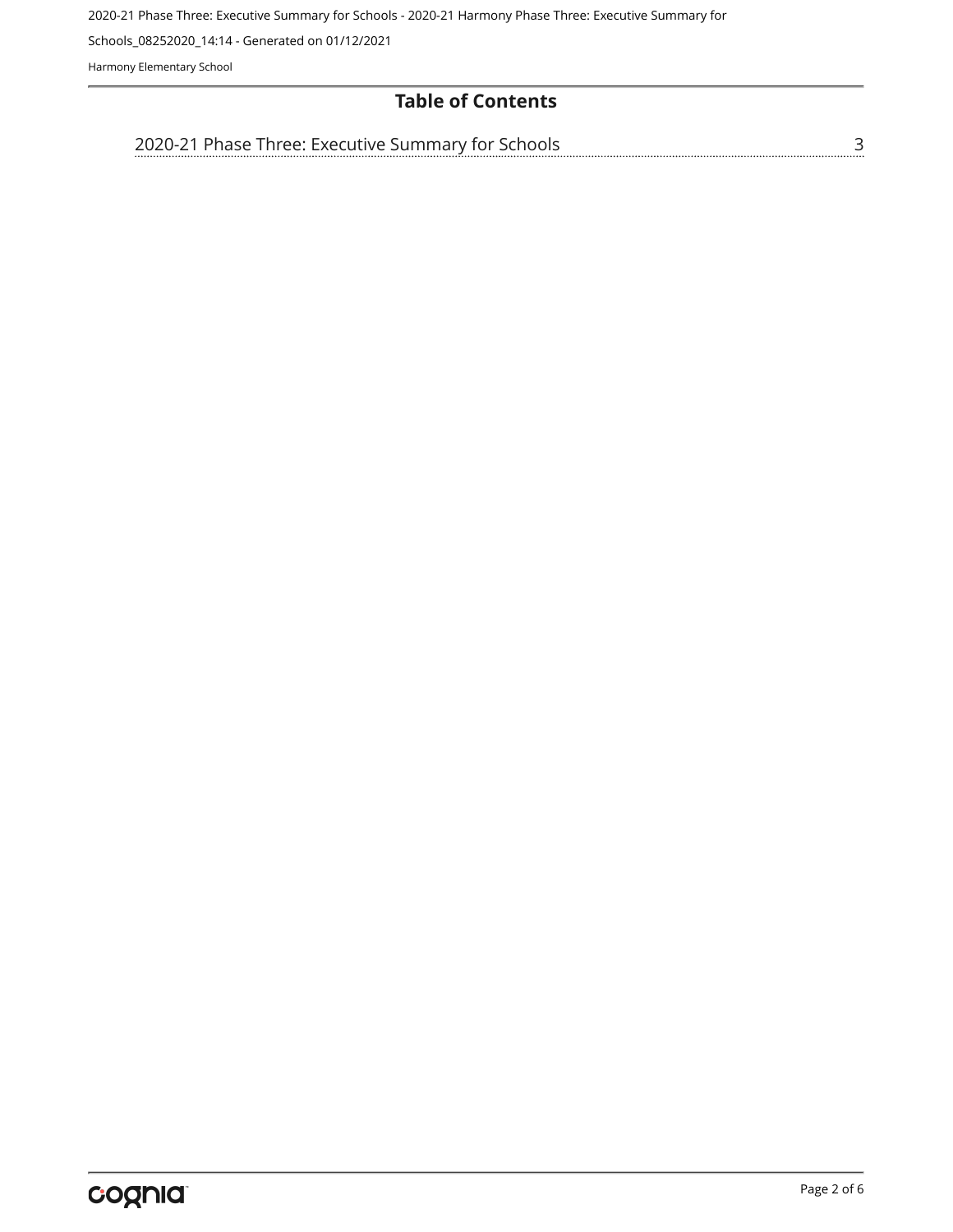2020-21 Phase Three: Executive Summary for Schools - 2020-21 Harmony Phase Three: Executive Summary for Schools\_08252020\_14:14 - Generated on 01/12/2021 Harmony Elementary School

## <span id="page-2-0"></span>**2020-21 Phase Three: Executive Summary for Schools**

. Describe the school's size, community/communities, location, and changes it has experienced in the last three years. Include demographic information about the students, staff, and community at large. What unique features and challenges are associated with the community/communities the school serves?

Harmony Elementary is located in Goshen, Kentucky, a small suburban community approximately 14 miles northeast of downtown Louisville, Kentucky. The school was established in 2005 in response to a housing boom in Oldham County. Harmony is one of nine elementary schools in the Oldham County School District. Harmony is part of the North Oldham Campus and is adjacent to both North Oldham High School (NOHS) and North Oldham Middle School (NOMS). We are a neighborhood school with most students living within a 5 mile radius. Harmony Elementary student enrollment has experienced a significant increase in the past several years, growing from 500 students to currently hosting 640 kindergarten through fifth graders. This increase is primarily due to increase in housing and families moving into our neighborhoods. The increase in enrollment has resulted in new staff members, larger class sizes, and an increase in the population of at-risk students. Harmony families are highly engaged in school and community events. These family partnerships have a direct impact on the overall success of our school through school/classroom partnerships, volunteerism, PTA, donations, etc. Harmony teachers are all highly qualified. We currently have 21% of our staff that are Nationally Board Certified Teachers, certified in a variety of areas, including elementary generalist, literacy, art and special education.

. Provide the school's purpose statement and ancillary content such as mission, vision, values, and/or beliefs. Describe how the school embodies its purpose through its program offerings and expectations for students.

Harmony Elementary is committed to "ensuring high levels of learning for all." We are dedicated to delivering engaging instruction in a positive, student centered community with 21st century teaching and learning supporting high expectations for all. This mission was adopted in 2016 in response to the changes in our school community and the strong beliefs of our stakeholders. Harmony has high expectations for students, staff and parents. Program offerings at Harmony Elementary are based on Oldham County, state and national standards and are grounded in the belief that learning must be centered around big ideas/ understandings, essential questions and cognitive skills. Learning must be at a high level, real world and transferred to new and unique situations. Instruction should be integrated on a regular basis, helping students make connections between old and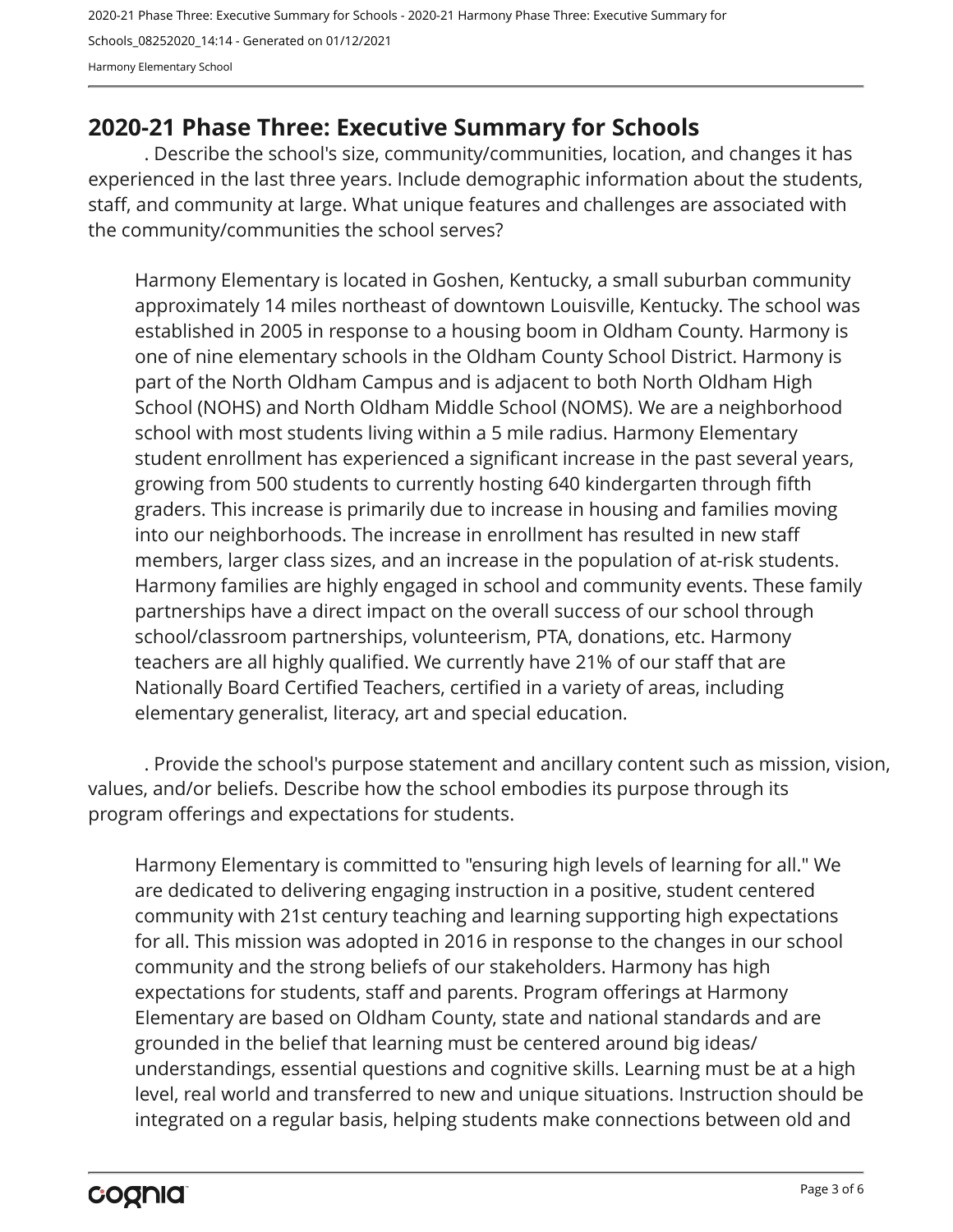2020-21 Phase Three: Executive Summary for Schools - 2020-21 Harmony Phase Three: Executive Summary for

Schools\_08252020\_14:14 - Generated on 01/12/2021

Harmony Elementary School

new learning, content areas, and ideas. At Harmony, we believe that it is important to help children develop 21st Century skills including leadership, communication, problem solving and critical thinking, creativity and innovation, and technology/ media skills. In order to develop these skills, the environment must be positive and student centered. Children must be explicitly taught social and life skills grounded in respectful, positive discipline in order to become successful citizens.Our school mission, "Ensuring high levels of learning for ALL," embeds in it the philosophy of continuous learning for every person in our school, including our staff. We offer many opportunities for professional learning in order to enhance teaching and learning for ALL. At Harmony, we believe that the most promising strategy for achieving the mission of our school is to develop our capacity to function as a professional learning community. We envision a school in which staff: Encourage and maintain a positive school community that is rooted in respect. Collaborate and communicate effectively; remaining open minded and solution focused. As lifelong learners, have high expectations for all. Use and analyze data for continuous improvement and growth.

. Describe the school's notable achievements and areas of improvement in the last three years. Additionally, describe areas for improvement that the school is striving to achieve in the next three years.

Harmony Elementary School is a high achieving school in the state of Kentucky. We began implementing PBIS (Positive Behavioral Interventions and Supports) in 2016. Positive Behavior Interventions and Supports (PBIS) is a proactive approach to establishing the behavioral supports and social culture needed for all students in a school to achieve social, emotional and academic success. Our school mission, "Ensuring high levels of learning for ALL," embeds in it the philosophy of continuous learning for every person in our school, including our staff. We offer many opportunities for professional learning in order to enhance teaching and learning for ALL. Harmony Elementary School and the Oldham County School District have embraced the cluster grouping model as one component of serving gifted students. Our students also receive collaborative services through a building level GATES coordinator, a district resource teacher and other staff. Harmony has an intensive intervention process led by 3.5 building level interventionists and a full time intervention coordinator. Instructional planning for all T3 students in reading and math is designed by this team of interventionists and teachers. Student progress is closely monitored and changes in programming are made as needed. Harmony parents are very involved in all aspects of the school through Site Based Decision Making Council (SBDM), Parent Teacher Association (PTA), and various committee work. Parents truly partner with the school to ensure the success of our children. Harmony's challenges are centered around closing the achievement gap,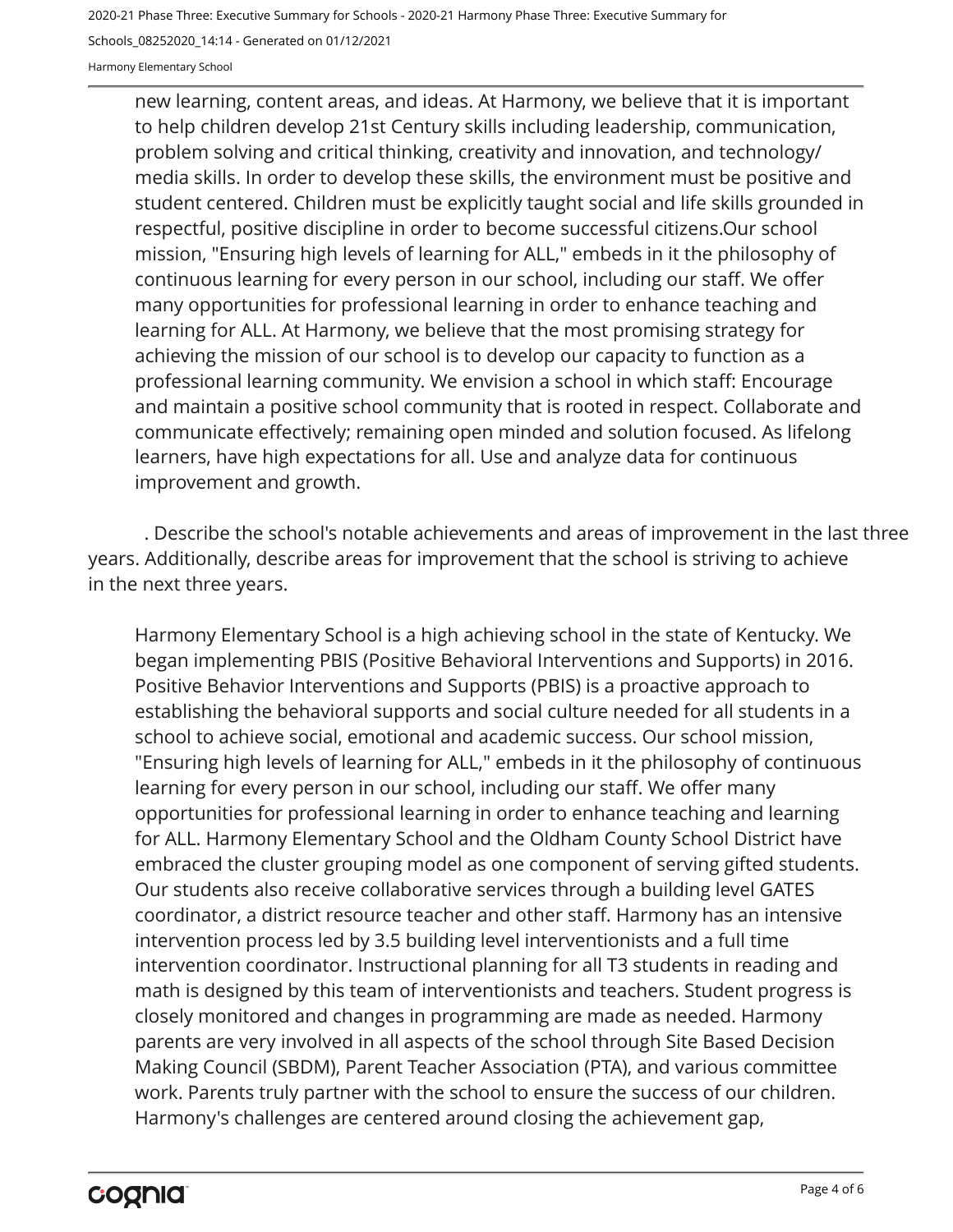2020-21 Phase Three: Executive Summary for Schools - 2020-21 Harmony Phase Three: Executive Summary for Schools\_08252020\_14:14 - Generated on 01/12/2021 Harmony Elementary School

particularly between our students with disabilities and those without and students of low socioeconomic status and those not. This will continue to be our focus for the next three years. At Harmony, we are committed to ensuring high levels of learning for ALL.

. **CSI/TSI Schools (including ATSI) Only:** Describe the procedures used to create the school's improvement plan and briefly state the specific efforts to address the causes of low student performance and resource inequities.

n/a

. Provide any additional information you would like to share with the public and community that were not prompted in the previous sections.

n/a